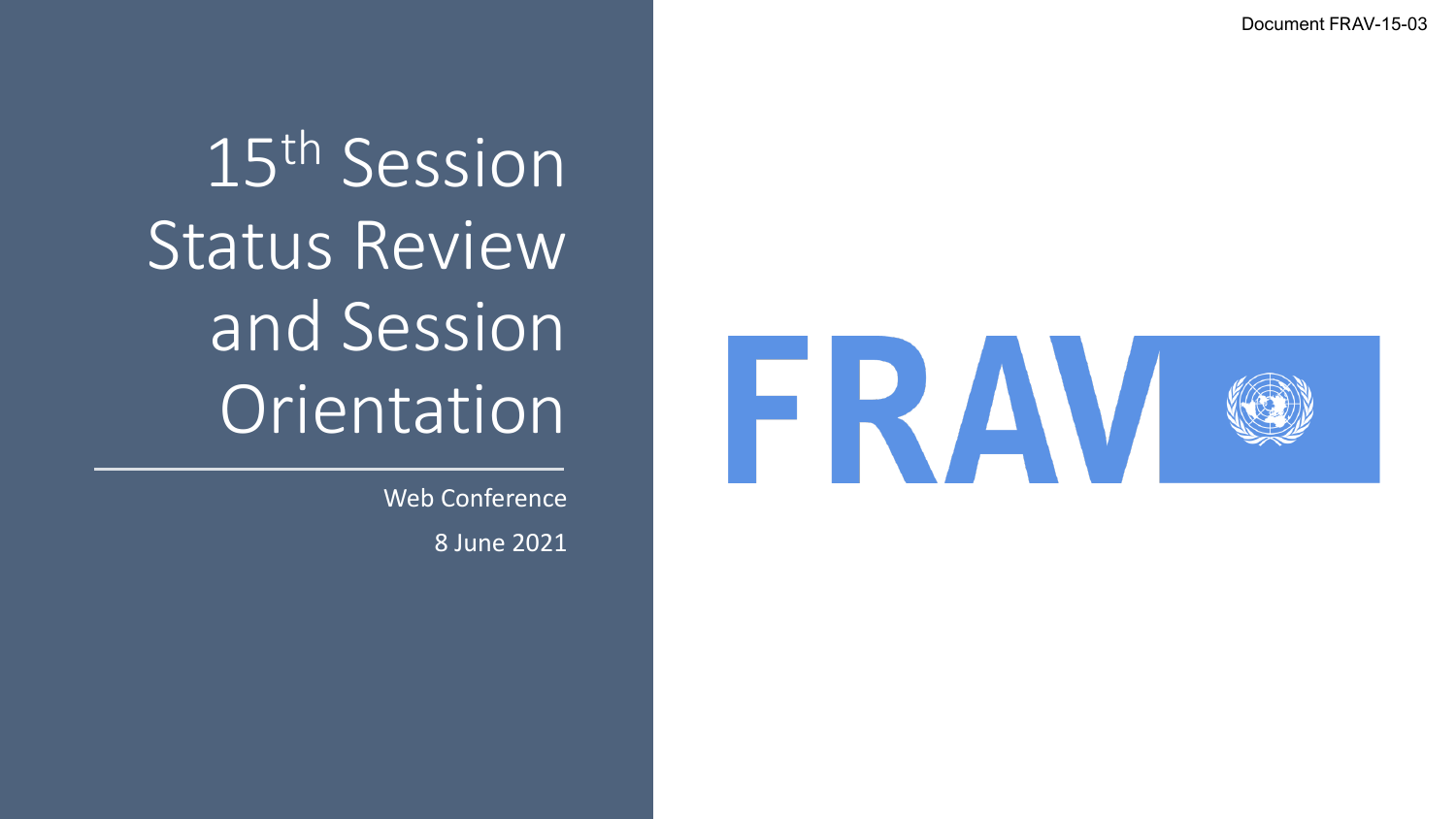## Agenda item 1 Adoption of the agenda



| Agenda item    |                                                                                                                                                                    |             | <b>Documentation</b>                                                                                                                                                 |
|----------------|--------------------------------------------------------------------------------------------------------------------------------------------------------------------|-------------|----------------------------------------------------------------------------------------------------------------------------------------------------------------------|
| 1.             | Adoption of the agenda                                                                                                                                             | 12:45-12:55 | <b>FRAV-15-01/Rev.1</b>                                                                                                                                              |
| 2.             | FRAV status and GRVA session report                                                                                                                                | 12:55-13:10 | <b>FRAV-15-03</b>                                                                                                                                                    |
| 3.             | <b>Status of FRAV workstreams</b><br>DDT-relevant general safety requirements<br>3.1.<br>3.2.<br>ADS user definitions<br>3.3.<br><b>Other Road User properties</b> | 13:40-14:30 | FRAV-15-06 (ADS users)<br>FRAV-15-07 (ADS users)<br>FRAV-15-08 (DDT safety)<br>FRAV-15-09 (DDT safety)<br>FRAV-15-10 (ORU properties)<br>FRAV-15-11 (ORU properties) |
| 4.             | Data collection for ADS vehicles                                                                                                                                   | 14:30-15:00 | FRAV-15-12 (data collection)                                                                                                                                         |
| 5 <sub>1</sub> | FRAV status and next steps<br>5.1. Workstream tasks and deliverables<br>5.2. Next sessions: 6 July, [26-27 July]<br>5.3. Any other business                        | 15:00-15:15 |                                                                                                                                                                      |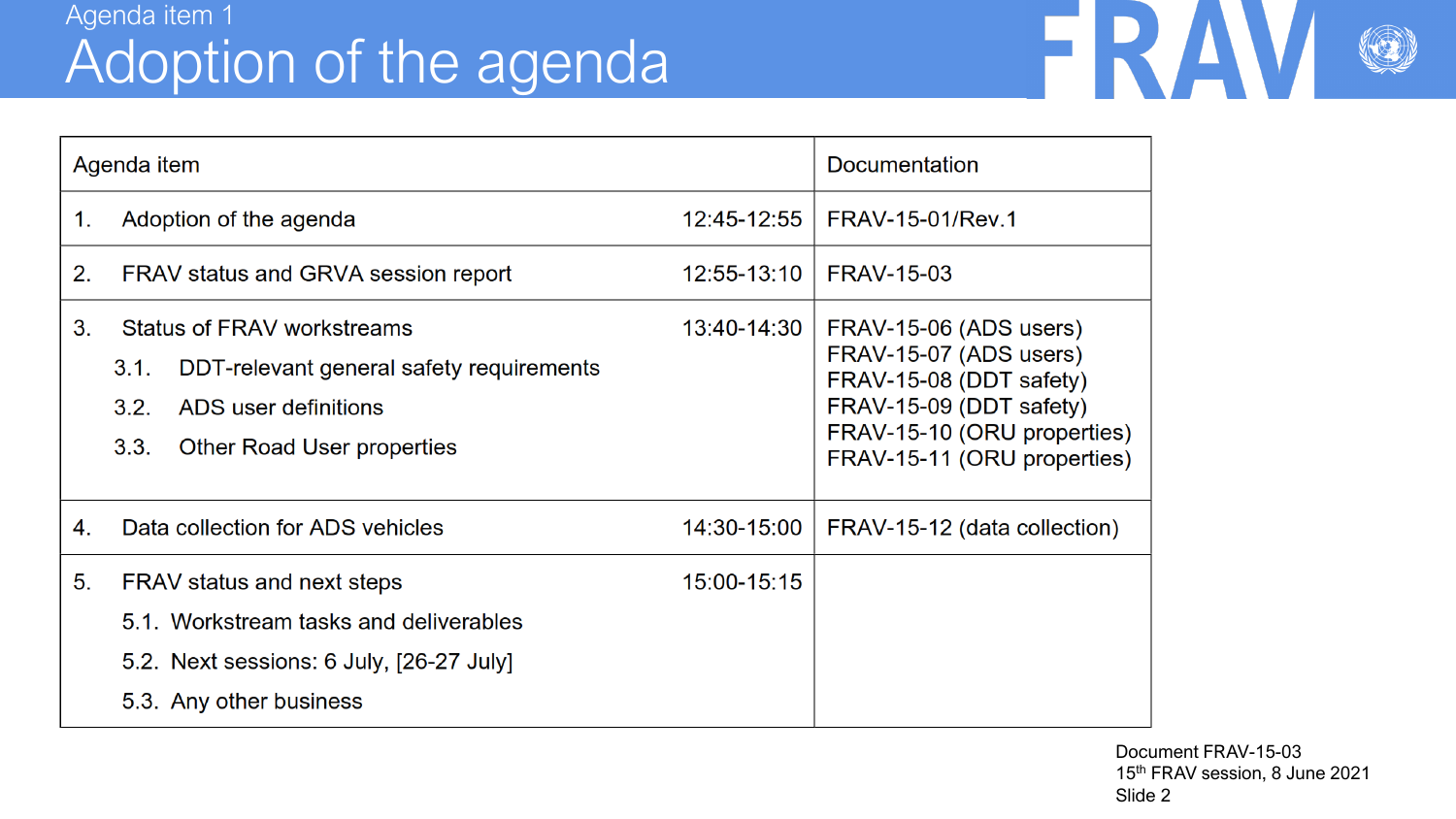



FRAV initially addressed the diversity of ADS applications and developed a framework to enable the application of safety requirements to any ADS configuration.

FRAV gathered input from across all stakeholders, including national and regional guidelines to develop a framework covering the full range of anticipated safety needs.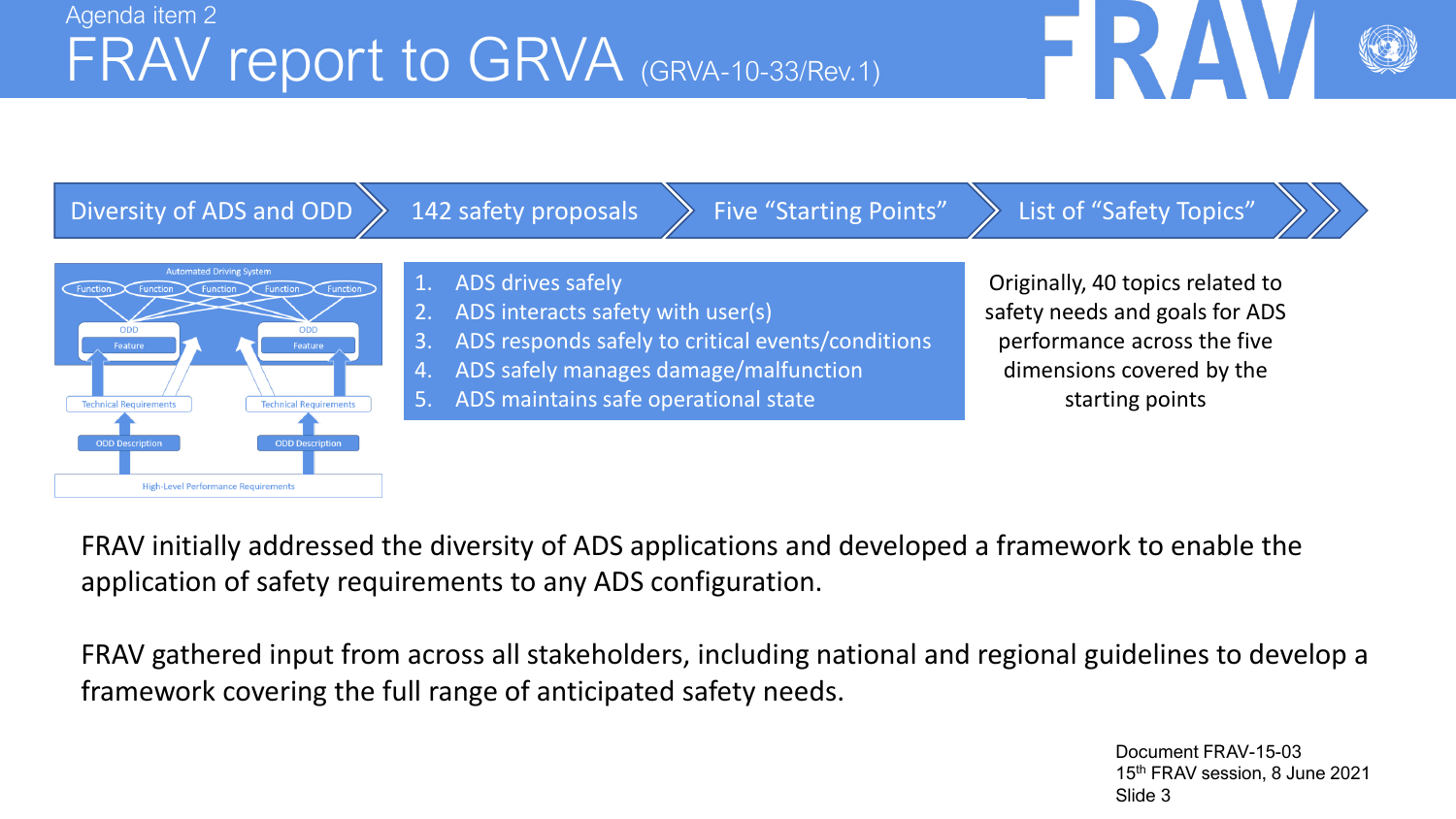

Safety topics review

### Tasks/Objectives

### $Common$  Understanding  $\left\}$  Safety Needs

19 pages of comments on interpretation and elaboration of safety topics, covering 43 topics (FRAV-12-08). Multiple references to "DDT", "ADS user(s)", and "other road users" indicated need to reach common understanding. Comments included concept for "guardrails approach" to ADS driving requirements.

### Three workstreams:

- 1. Dynamic Driving Task
- 2. ADS users
- 3. Other road users

### Three milestones:

- 1. Common understanding
- 2. Application to define safety needs
- 3. General requirements to address safety needs

**DDT**: FRAV-14-07/Rev.1 **ADS users**: Working on descriptions of user roles/ responsibilities **ORU**: Definition of common and special physical, functional, and/or behavioral properties based on ORU cases

**New task**: Apply DDT understanding to relevant safety topics with aim to propose safety requirements Identify safety needs relevant to the diverse roles human users may have across ADS configurations and to ORU based on the common and special properties, based on elaboration of safety topics.

Consensus on approach(es) to addressing safe ADS performance of the DDT (nominal and safety-critical conditions) building from safety topics.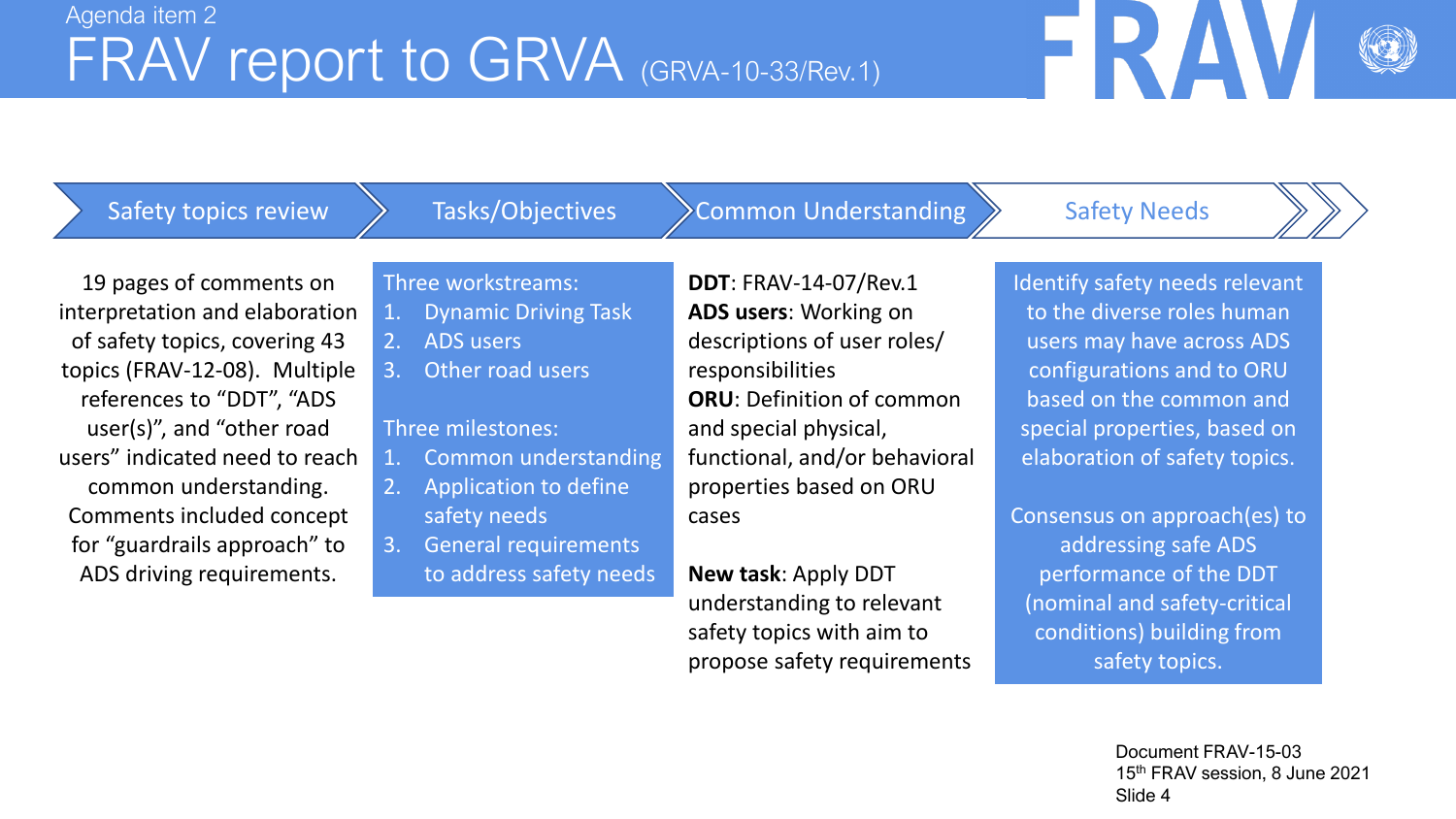General Requirements

**Specifications** 

ADS descriptions  $\longrightarrow$  Package Delivery

General safety requirements addressing safety needs based on starting points framework and elaboration of safety topics. "General safety requirements" means definition of what should be verified for what reasons. Specifications (e.g., criteria, limits, formulas) would follow.

(GRVA-11 September 2020) (GRVA-12 February 2021)

FRAV has discussed several approaches to defining specifications, especially related to ADS performance of the DDT:

- Careful & Competent Human Driver
- State of the technologies
	- Mathematical formulas (e.g., "safety envelopes")
- Positive statistical risk balance

Specifications need to address traffic efficiency and safety (such as "string stability") so combinations of methods are likely in finding optimal solutions.

Based on understanding of requirements, FRAV can return to its original framework to develop guidelines regarding documentation required to understand each ADS (e.g., configuration, intended uses, and limitations on use) and application of requirements.

Package consisting of guidelines for ADS documentation, safety requirements, and other guidance as needed to understand application of safety requirements to individual ADS applications.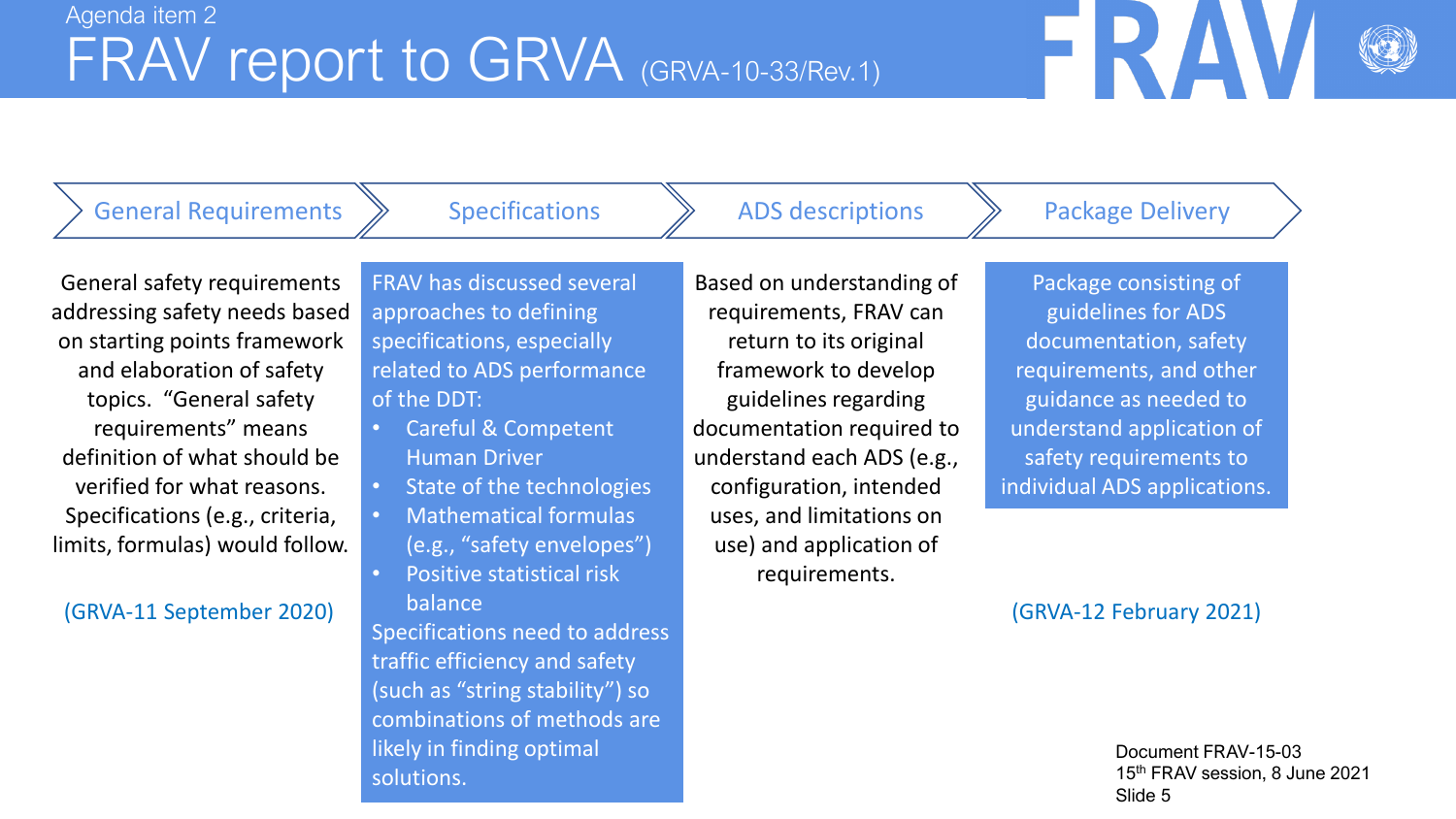## Agenda item 2 FRAV report to GRVA (GRVA-10-33/Rev.1)



| <b>Purpose of Data Collection</b>                                | Applicability of Data                                             | Data<br>Set    | <b>General Description</b>                    |
|------------------------------------------------------------------|-------------------------------------------------------------------|----------------|-----------------------------------------------|
|                                                                  | All vehicles                                                      | A              | Data on vehicle state/performance             |
|                                                                  | Conventional vehicles (no ADS)                                    | B              | Data on actuation of manual driver controls   |
| Accident analysis/reconstruction                                 | Vehicles equipped with an ADS                                     | C1             | ADS data on DDT performance                   |
|                                                                  | Vehicles equipped with an ADS designed to<br>interact with a user | C <sub>2</sub> | Data on user behavior/interactions with ADS   |
| Evaluation of system                                             | Vehicles equipped with an ADS                                     | D <sub>1</sub> | Non-crash ADS operational performance<br>data |
| operations/research/assistance<br>with accident analysis (L3-L5) | Vehicles equipped with an ADS designed to<br>interact with a user | D <sub>2</sub> | Non-crash user interactions with ADS          |

Elements in the data sets are mutually exclusive (i.e., no duplication) and may be combined depending upon the vehicle configuration, for example:

- Conventional (manual only) vehicle  $\rightarrow$  A + B
- ADS with human driver controls  $\rightarrow$  A + B + C1 + C2 + D1 + D2
- Driverless passenger vehicle  $\rightarrow$  A + C1 + C2 + D1+ D2
- Driverless commercial vehicle (no occupants)  $\rightarrow$  A + C1 + D1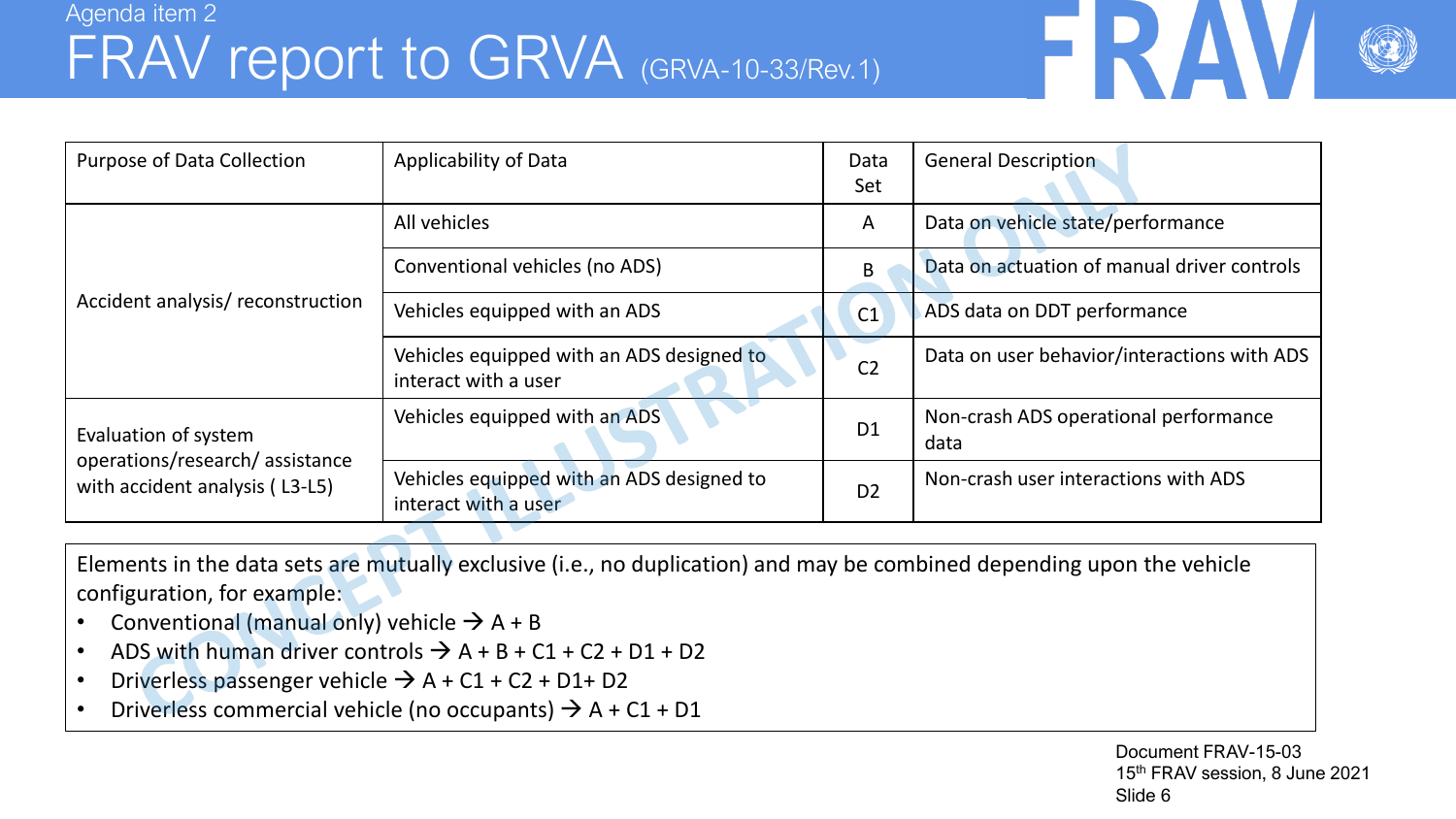

- ✓Agreed on description of Dynamic Driving Task
- ✓Agreed on concept to based ORU safety on ORU common and special properties
- ✓Agreed on concept for categorization of data collection
- Task to reach consensus on essential "user definitions"
- Task to apply DDT to general safety requirements
- Task to identify common and special ORU properties
- Task to apply data categorization concept to known data elements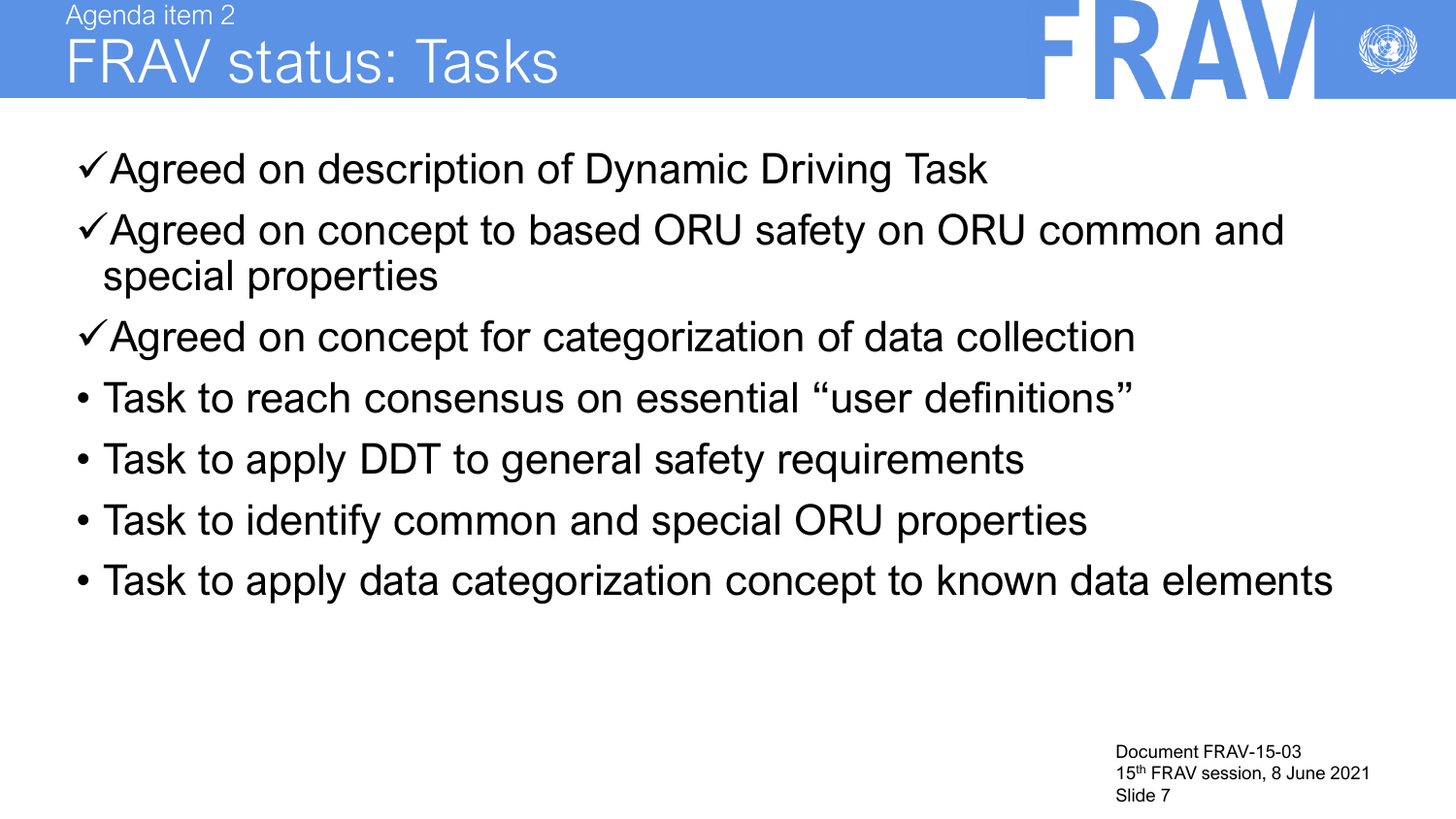## Agenda item 3 FRAV workstream updates

- DDT-relevant safety requirement
	- Documents FRAV-15-08 and FRAV-15-09
- ADS user definitions
	- Documents FRAV-15-06 and FRAV-15-07
- ORU physical, functional, and behavioral properties
	- [Documents FRAV-15-10 and FRAV-15-11]
- Data collection input for EDR/DSSAD
	- [Document FRAV-15-12]